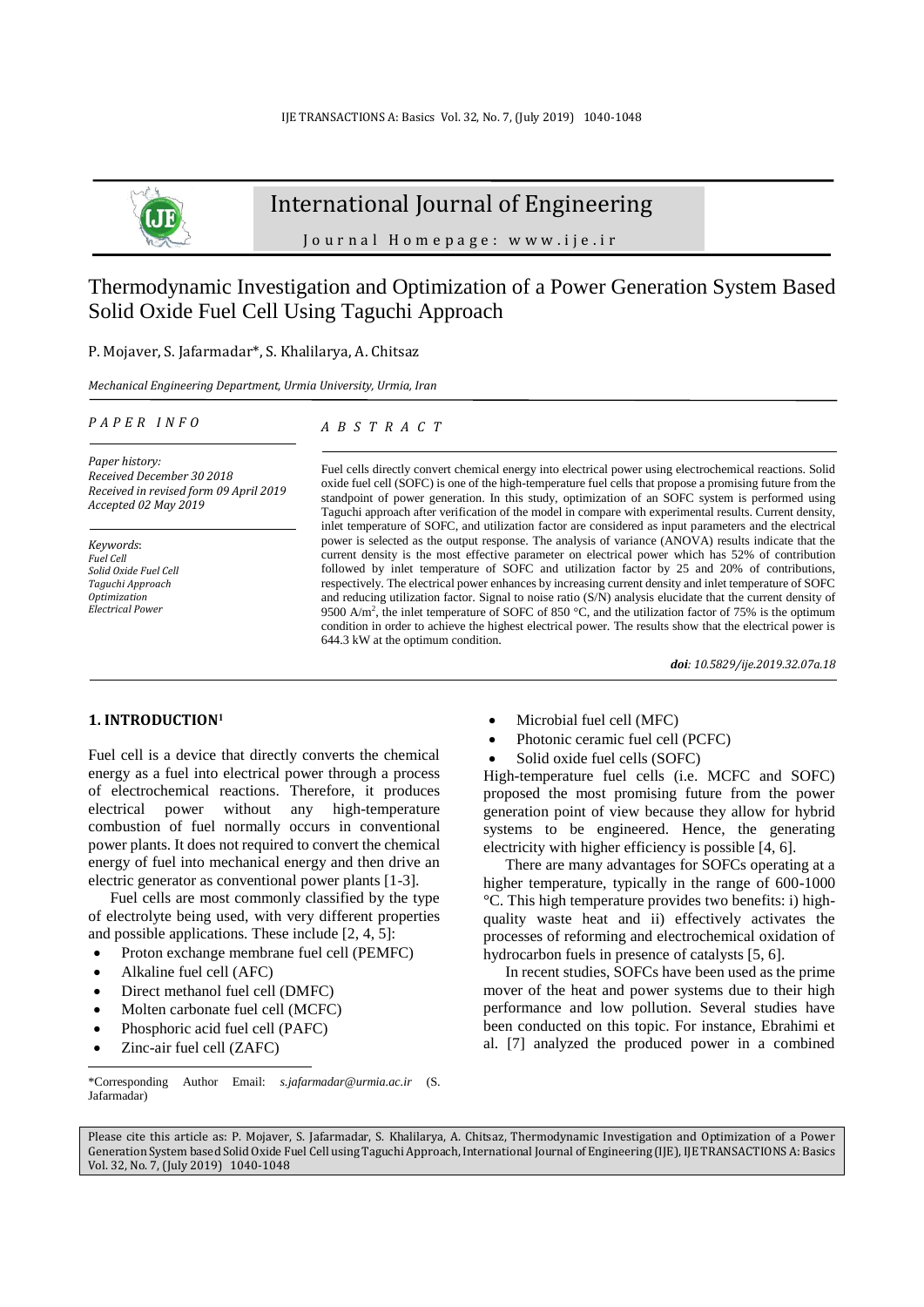system of SOFC, micro gas turbine and the organic Rankine cycle. In their proposed system, the exhaust gases from the SOFC entered into micro gas turbine. According to the results, the fuel consumption was reduced by 45% and the total efficiency was increased by 65% using the proposed system. Bang-Moller et al. [8] studied an integrated system consisting of a two-stage gasification concept, an SOFC and a micro gas turbine. The system was examined from energy and exergy points of view. The results revealed that the power and the electrical efficiency of the hybrid system were 290 KW and 58.2%, respectively. Energy and exergy analysis of an internal reforming SOFC (IR-SOFC) combined with gasifier was studied by Ozcan et al. [9]. According to the results, the energy and exergy efficiencies were obtained 42.2 and 36.5% for SOFC and 78 and 50% for the combined system, respectively.

The full trial design is not effective from standpoints of cost and time. Therefore, the design of experiment (DOE) method is a useful tool to minimize time, cost, and number of experiments. DOE methods are more valuable in processes in which different input parameters are affecting various output parameters. Taguchi approach was selected the least number of trials among DOE methods in order to study the effect of input parameters on response variables. Optimization of the process using the signal-to-noise ratio (S/N) analysis is another advantage of Taguchi approach. Nowadays, Taguchi approach is very popular in engineering researches [10- 12].

Several systems have been investigated and optimized using Taguchi approach for instance studying and optimization of diesel engine working on biodiesel [13], performance analysis and optimization of a thermoelectric generator (TEG) [14], optimization of an SI engine used pure gasoline, ethanol, and methanol [15], optimization of ground heat exchangers (GHX) for space heating and cooling applications [16].

In the present study, a SOFC system is modeled and validated in comparison to experimental results. Although several studies were reported using Taguchi approach in different engineering problems; application of the Taguchi method in performance evaluation and optimization of the SOFC system is scarce, which offers another scope of the present study.

### **2. SOFC MODELLING**

The methane fueled SOFC system is presented in the following and the schematic is illustrated in Figure 1. Where,  $\dot{a}_{r}$ ,  $\dot{b}_{r}$ , and  $\dot{c}_{r}$  are the molar conversion rate for the reforming, shifting, and electrochemical reactions, respectively. These reactions occur in the anode and cathode electrodes of the SOFC as shown in Equations (1) to (3) [17].

$$
\dot{a}_{\rm r} \rightarrow ({\rm CH_4} + {\rm H_2O} \rightarrow {\rm CO} + 3 {\rm H_2}) \hspace{1cm} {\rm Referring} \hspace{0.5cm} (1)
$$

$$
\dot{b}_r \rightarrow (CO + H_2O \rightarrow CO_2 + H_2) \qquad \text{Shifting} \qquad (2)
$$

$$
\dot{c}_{\rm r} \rightarrow (\text{H}_2 + 1/20_2 \rightarrow \text{H}_2\text{O}) \qquad \text{Overall} \qquad (3)
$$

Inlet and outlet molar flow rates at the SOFC can be calculated by applying mass balances to Equations (1)- (3) as Equation (4):

$$
\begin{aligned}\n\dot{n}_{CH_4A} &= \dot{a}_r \\
\dot{n}_{H_2O,4} &= R_{STCR}(\dot{n}_{CH_4A}) \\
\dot{n}_{H_2.5} &= 3\dot{a}_r + \dot{b}_r - \dot{c}_r \\
\dot{n}_{CO,5} &= \dot{a}_r - \dot{b}_r \\
\dot{n}_{CO_2.5} &= \dot{b}_r \\
\dot{n}_{H_2O,5} &= \dot{n}_{H_2O,4} - \dot{a}_r - \dot{b}_r + \dot{c}_r \\
\dot{n}_{O_2,12} &= \dot{n}_{O_2,11} - (\dot{c}_r/2) \\
\dot{n}_{N_2.12} &= \dot{n}_{N_2.11} = (79/21).\dot{n}_{O_2.11} \\
\dot{n}_4 &= \dot{n}_{CH_4A} + \dot{n}_{H_2O,4} \\
\dot{n}_5 &= \dot{n}_{H_2.5} + \dot{n}_{CO,5} + \dot{n}_{CO_2.5} + \dot{n}_{H_2O,5} \\
\dot{n}_{11} &= \dot{n}_{O_2,11} + \dot{n}_{N_2.11} \\
\dot{n}_{12} &= \dot{n}_{O_2,12} + \dot{n}_{N_2.12}\n\end{aligned}
$$
\n
$$
(4)
$$

where the index numbers refer to numbers in Figure 1.  $\dot{n}_i$ corresponds to the mole components at *i* points and *RSTCR* is the steam to carbon ratio.

The extent of electrochemical reaction  $(\dot{c}_r)$  is defined as Equation (5):

$$
\dot{c}_r = U_f \cdot (3\dot{a}_r + \dot{b}_r) \tag{5}
$$

where  $U_f$ ,  $\dot{a}_r$ , and  $\dot{b}_r$  are the fuel utilization ratio, the extent of reforming, and shifting reactions.

 $K_{shift}$  is the equilibrium constant for shifting which is obtained as Equation (6):

$$
ln(K_{shift}) = -\frac{\Delta \bar{g}_{shift}}{\bar{R}T_{FC,e}} = ln\left(\frac{\dot{n}_{CO_2} \cdot \dot{n}_{H_2}}{\dot{n}_{CO} \cdot \dot{n}_{H_2 O}}\right)
$$
(6)

The current density is calculated by Equation (7):

$$
j = \frac{2 \cdot F \cdot \dot{c}_r}{N_{FC} A_a} \tag{7}
$$

where,  $A_a$ ,  $N_{FC}$ , and F are the effective surface area, the cell number, and Faraday constant, respectively.

Electricity  $(V_c)$  is generated by moving electrons along the circuit space when the equilibrium reactions occur that is obtained using Equation (8):

$$
V_c = V_N - V_{loss} \tag{8}
$$

where  $V_N$  is the Nernst voltage which is obtained as Equation (9):

$$
V_N = -\frac{\Delta \bar{g}^{\circ}}{2.F} + \frac{\bar{R}T_{FC,e}}{2.F} \ln\left(\frac{a_{H_2,e}\sqrt{a_{O_2,e}}}{a_{H_2O,e}}\right) \tag{9}
$$

*Vloss* is the voltage losses and is calculated as Equation (10):

$$
V_{loss} = V_{ohm} + V_{act} + V_{conc}
$$
 (10)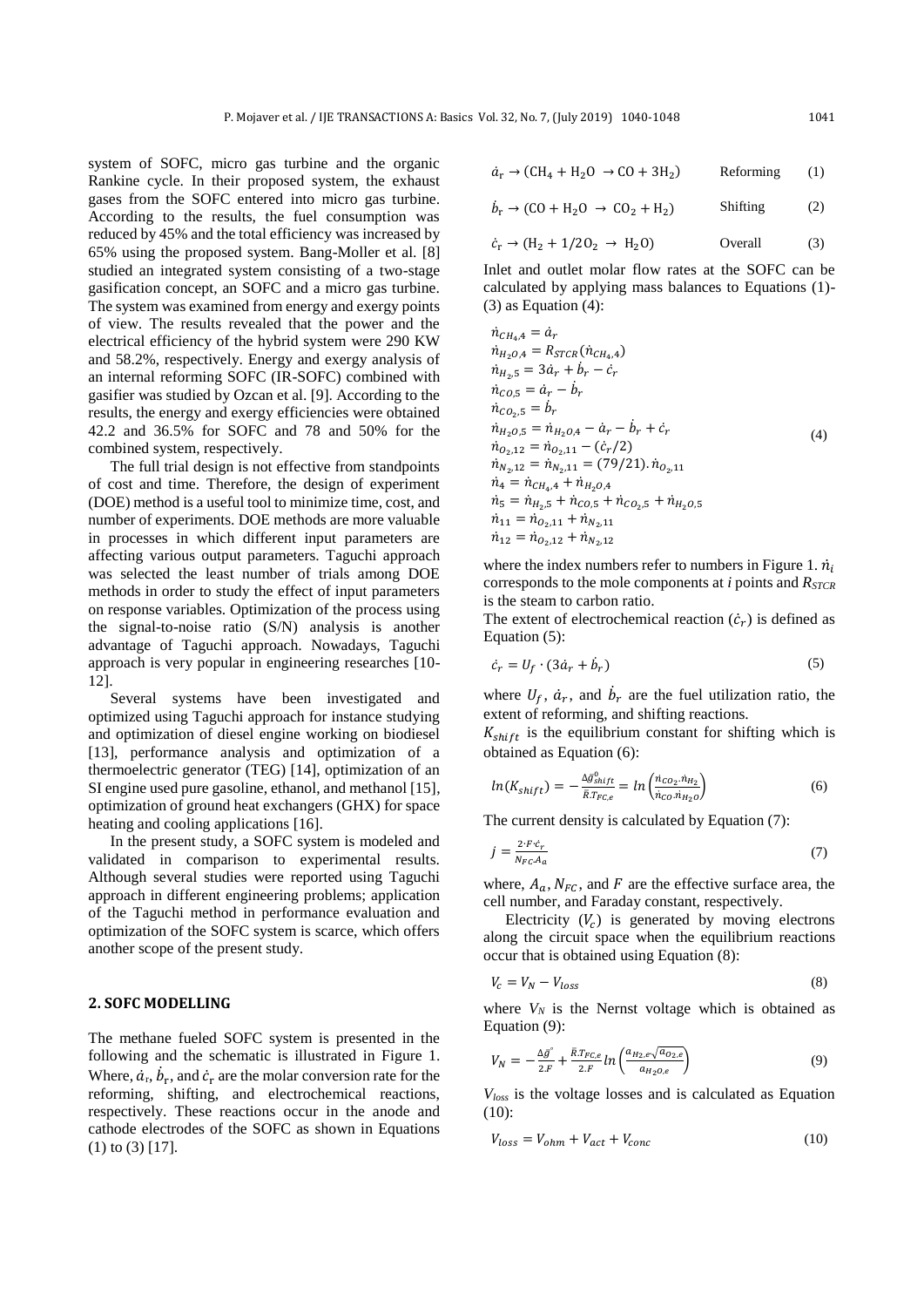It is noteworthy that *Vloss* includes ohmic (*Vohmic*), activation (*Vact*), and concentration (*Vconc*) losses.  $V_{ohm}$  is calculated using Equations (11) to (15) [18]:

$$
V_{ohm} = (R_c + \Sigma_i \rho_i \delta_i).j
$$
\n(11)

$$
\rho_e = (3.34 \times 10^4 \exp(-10300/T_{FC,e}))^{-1}
$$
 (12)

$$
\rho_a = \left(95 \times 10^6 / T_{FC,e} \exp(-1150 / T_{FC,e})\right)^{-1} \tag{13}
$$

$$
\rho_c = \left(42 \times 10^6 / T_{FC,e} \exp(-1200 / T_{FC,e})\right)^{-1} \tag{14}
$$

$$
\rho_{int} = \left(9.3 \times 10^6 / T_{FC,e} \exp(-1100 / T_{FC,e})\right)^{-1} \tag{15}
$$

where  $R_c$  is the resistivity contact,  $\rho$  is the electrical resistivity of SOFC components including electrolyte (e), anode (a), cathode (c), interconnect (int), and  $\delta$  is thickness of a SOFC component. These values and other information of the SOFC system are summarized in Table 1.

*Vact* is the sum of activation voltages in the anode and cathode sections which is computed by Equation (16) [19].



**Figure 1.** Schematic diagram of SOFC system

|  | <b>TABLE 1.</b> Overall data of SOFC [18] |
|--|-------------------------------------------|
|--|-------------------------------------------|

| <b>Parameter</b>                                                  | <b>Value</b>       |
|-------------------------------------------------------------------|--------------------|
| Thickness of anode                                                | $500 \mu m$        |
| Thickness of cathode                                              | $50 \mu m$         |
| Thickness of electrolyte                                          | $10 \mu m$         |
| Thickness of interconnect                                         | $300 \mu m$        |
| Number of cells $(N_{FC})$                                        | 11,000             |
| Active surface area $(A_{\alpha})$                                | $0.01 \text{ m}^2$ |
| Temperature difference between inlet and outlet of<br><b>SOFC</b> | 100                |
| Steam to carbon ratio                                             | 2.5                |
| SOFC DC-AC inverter efficiency $(\eta_{inv})$                     | 0.97               |
| Water pump is entropic efficiency $(\eta_{i\text{SWP}})$          | 0.85               |
| Fuel compressor isentropic efficiency $(\eta_{is\,EC})$           | 0.85               |
| Air compressor isentropic efficiency $(\eta_{is,AC})$             | 0.85               |

$$
V_{act} = \frac{\bar{R}.T_{FC,e}}{F} \cdot \left(\sinh^{-1}(\frac{j}{2j_{oa}})\right) + \frac{\bar{R}.T_{FC,e}}{F} \cdot \left(\sinh^{-1}(\frac{j}{2j_{oa}})\right)
$$
\n(16)

where *j<sup>o</sup>* is the exchange current density which is obtained for anode and cathode as Equations (17) and (18), respectively [20, 21]:

$$
j_{oa} = \gamma_{anode} \left(\frac{P_{H_2}}{P_0}\right) \left(\frac{P_{H_2 o}}{P_0}\right) exp\left(-\frac{E_{act,a}}{\bar{R}T_{FC,e}}\right) \tag{17}
$$

$$
j_{oc} = \gamma_{cathode} \left(\frac{P_{O_2}}{P_0}\right)^{0.25} exp\left(-\frac{E_{act,c}}{\bar{R}T_{FC,e}}\right)
$$
 (18)

where  $\gamma$  is pre-exponential coefficient defined for anode  $(\gamma_{anode})$  and cathode  $(\gamma_{cathode})$ .  $E_{act,a}$  and  $E_{act,c}$  are activation energies for anode and cathode, respectively [20, 21].

*Vconc* is the sum of losses related to gas concentration occurring in the anode and cathode according to Equation (19) [22]: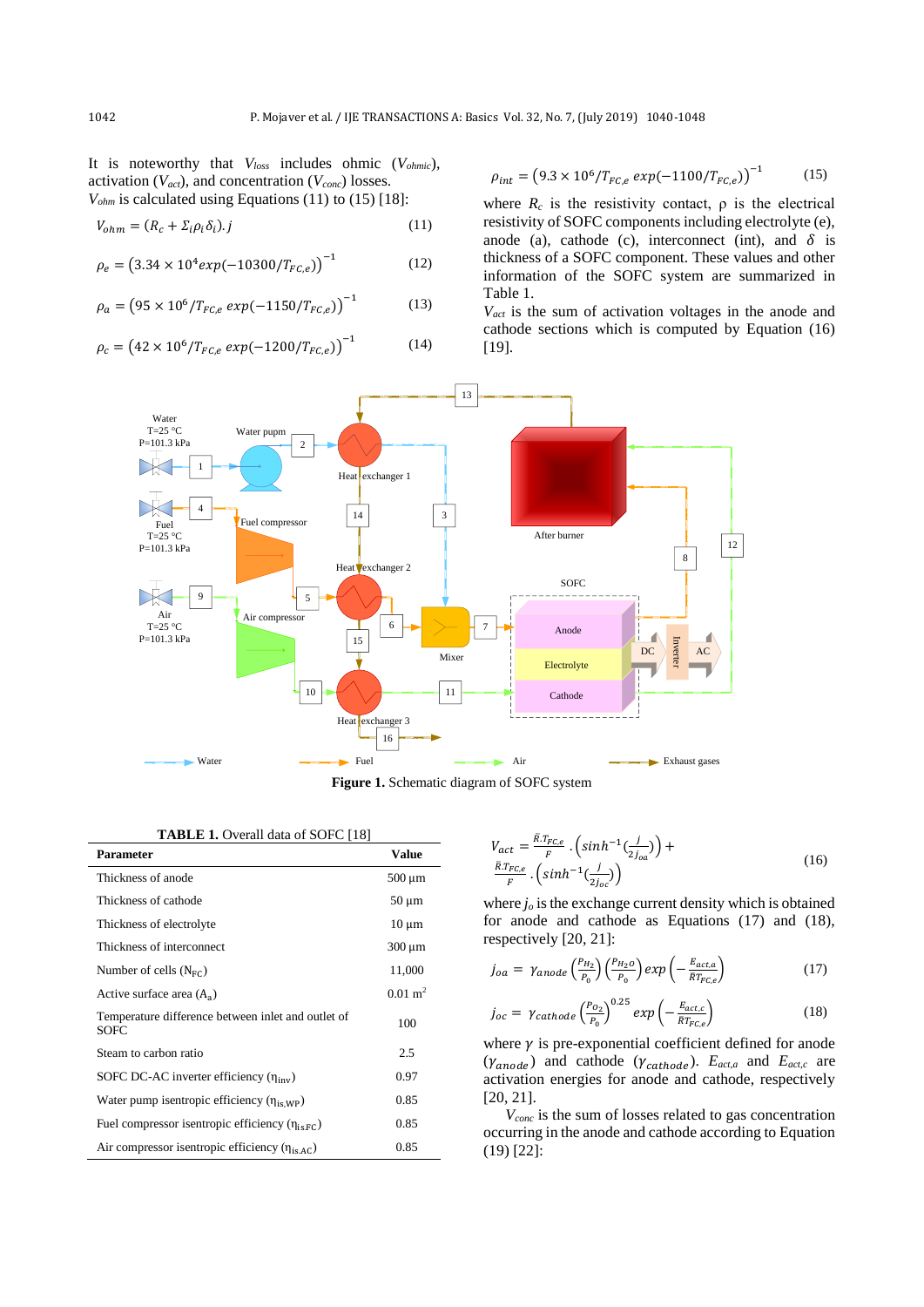$$
V_{conc} = \frac{\bar{R}.\bar{T}_{FC,e}}{2.F} \cdot \left( \ln \left( 1 + \frac{P_{H_2} \cdot j}{P_{H_2O} \cdot j_{as}} \right) - \ln \left( 1 - \frac{j}{j_{as}} \right) \right) - \left( \frac{\bar{R}.\bar{T}_{FC,e}}{2.F} \cdot \ln \left( 1 - \frac{j}{j_{cs}} \right) \right) \tag{19}
$$

where *jas* and *jcs* are limiting current density of anode and cathode, respectively. These quantities are calculated as Equations (20) and (21) [22]:

$$
j_{as} = 2.F.P_{H_2}.D_{aeff}/\bar{R}.T_{FC,e}.\delta_a \qquad (20)
$$

$$
j_{cs} = 4. F. P_{O_2}. D_{ceff} / \left( \frac{P_{17} - P_{O_2,e}}{P_{12}} \right) \overline{R}. T_{FC,e}. \delta_c \right)
$$
 (21)

where  $D_{\text{eff}}$  is the effective diffusivity which is defined for anode and cathode [23, 24].

The electrical power produced by the SOFC  $(\dot{W}_C)$  is calculated by Equation (22):

$$
\dot{W}_c = \eta_{inv} \left( N_{FC} \cdot j \cdot A_a \cdot V_c \right) \tag{22}
$$

where  $\eta_{\text{inv}}$  is the inverter efficiency introduced in Table 1.

The net electrical power is defined in Equation (23):

$$
\dot{W}_{net} = \dot{W}_C - \dot{W}_{WP} - \dot{W}_{FC} - \dot{W}_{AC}
$$
\n(23)

where  $W_{WP}$ ,  $W_{FC}$ , and  $W_{AC}$  are power of pump, fuel compressor, and air compressor, respectively.

## **3. TAGUCHI DESIGN**

Taguchi approach is a statistical method developed by Genichi Taguchi which is widely used in order to investigate and optimize engineering processes [25-27]. This method is utilized to study the effect of different parameters on the variance of performance characteristic that determines the appropriate operating conditions of the process by dramatically reducing the number of needed tests using orthogonal array (OA) [25, 26]. Additionally, Taguchi approach introduces an efficient and systematic procedure for specifying the optimum conditions to decrease/increase the output parameter. The steps followed in Taguchi approach are [27]:

- i. Selecting the appropriate orthogonal array (OA)
- ii. Running tests based on the selected OA
- iii. Analyzing data and investigating the process
- iv. Identifying the optimum conditions
- v. Conducting the confirmation runs

Taguchi technique recommends a loss function which is converted into a signal to noise (S/N) ratio in order to compute the deviation between the experimental value and the desired value of performance characteristics. S/N ratio defines a test which proposes the best performance. S/N formulation varies with respect to the situations of the problem. Generally, there are three types of S/N used in Taguchi approach [25]. Since the aim of the present study is an investigation of power of the SOFC system,

the larger-the-better S/N ratio is used in order to maximization of power [27] defined in Equation (24):

$$
S/N_L = -10 \log \frac{1}{n} \left( \sum_{j=1}^n \frac{1}{y_j^2} \right) \tag{24}
$$

where  $y_i$  is the value of response obtained from the tests, *n* is the number of trials, *i* is the experiment number, and *j* is trial number. The best level for each input parameter can be determined using the highest S/N values.

Another valuable analyzing tool of Taguchi approach is analysis of variance (ANOVA). The important benefit of ANOVA over S/N ratio is to statistically identify which input parameter significantly affect the outputs and how much each input parameter contributes to the outputs. The percentage of contribution of each input parameter is calculated using Equation (25):

$$
Contribution (%) = \frac{SS_f}{SS_T} \times 100
$$
 (25)

where  $SS_f$  is the sum of the squares for each input parameter and  $SS_T$  is the total sum of the squares of all factors which are calculated using Equations (26) and (27), respectively:

$$
SS_f = \sum_{j=1}^{n} n[(S/N)_{fj} - (S/N)_{T}]^2
$$
 (26)

$$
SS_T = \sum_{i=1}^n [(S/N)_i - (S/N)_T]^2
$$
 (27)

As it was previously mentioned, the first step of Taguchi approach is the design of trials based on OA. For this purpose, firstly the considered input parameters and their levels are selected according to Table 2. Current density (j), inlet temperature of SOFC (T), and fuel utilization factor (Uf) are selected as the input parameters at five levels based on the best knowledge and experience of the authors.

According to the selected factors and their levels, the  $L_{25}$  orthogonal array is proposed by default of Minitab software as shown in Table 3. Also, the electrical power as the output is presented in Table 3.

## **4. RESULTS AND DISCUSSION**

**4. 1. Validation** In order to validate the modelling of SOFC, the theoretical results of the present study were compared with the experimental results of Tao et al. [28].

| Level          |                      | Input parameter |       |
|----------------|----------------------|-----------------|-------|
|                | j(A/m <sup>2</sup> ) | $T (^{\circ}C)$ | Uf    |
|                | 5500                 | 750             | 70.0% |
| $\overline{c}$ | 6500                 | 800             | 72.5% |
| 3              | 7500                 | 850             | 75.0% |
| 4              | 8500                 | 900             | 77.5% |
| 5              | 9500                 | 950             | 80.0% |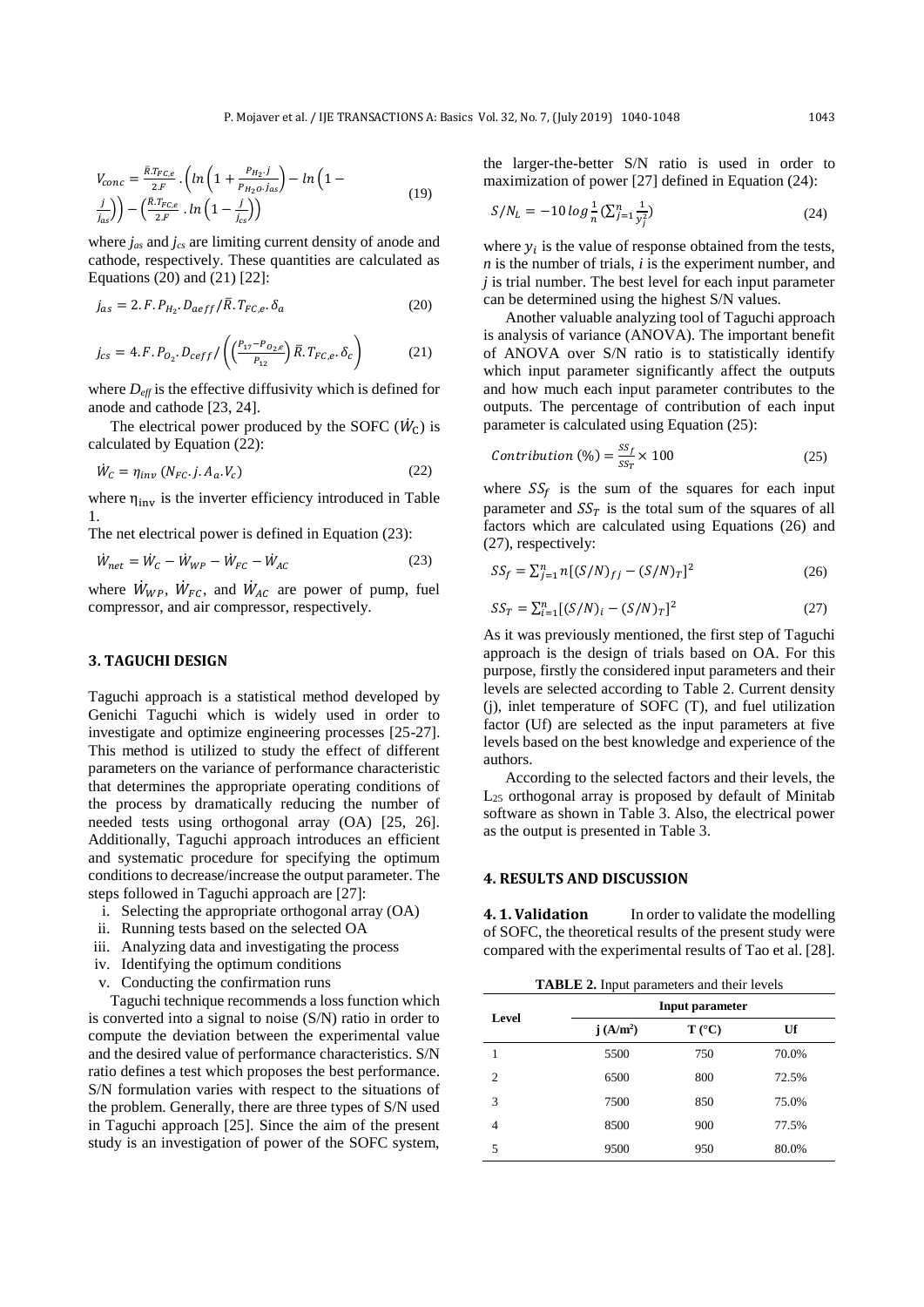| <b>Trial</b>   | j(A/m <sup>2</sup> ) | $T (^{\circ}C)$ | Uf    | Power (kW) |
|----------------|----------------------|-----------------|-------|------------|
| 1              | 5500                 | 700             | 75.0% | 373.3      |
| $\overline{c}$ | 5500                 | 750             | 77.5% | 392.2      |
| 3              | 5500                 | 800             | 80.0% | 396.9      |
| $\overline{4}$ | 5500                 | 850             | 82.5% | 389.7      |
| 5              | 5500                 | 900             | 85.0% | 372.4      |
| 6              | 6500                 | 700             | 77.5% | 406.5      |
| 7              | 6500                 | 750             | 80.0% | 431.4      |
| 8              | 6500                 | 800             | 82.5% | 437.4      |
| 9              | 6500                 | 850             | 85.0% | 425.2      |
| 10             | 6500                 | 900             | 75.0% | 478.2      |
| 11             | 7500                 | 700             | 80.0% | 425.1      |
| 12             | 7500                 | 750             | 82.5% | 453.6      |
| 13             | 7500                 | 800             | 85.0% | 454.7      |
| 14             | 7500                 | 850             | 75.0% | 539.3      |
| 15             | 7500                 | 900             | 77.5% | 526.8      |
| 16             | 8500                 | 700             | 82.5% | 422.9      |
| 17             | 8500                 | 750             | 85.0% | 443.4      |
| 18             | 8500                 | 800             | 75.0% | 578.6      |
| 19             | 8500                 | 850             | 77.5% | 578.5      |
| 20             | 8500                 | 900             | 80.0% | 560.1      |
| 21             | 9500                 | 700             | 85.0% | 373.7      |
| 22             | 9500                 | 750             | 75.0% | 581.0      |
| 23             | 9500                 | 800             | 77.5% | 603.6      |
| 24             | 9500                 | 850             | 70.0% | 598.4      |
| 25             | 9500                 | 900             | 82.5% | 561.2      |

**TABLE 3.** L<sup>25</sup> orthogonal array of Taguchi approach

The electrical power density of theoretical and experimental results versus current density is presented in Figure 2. The results indicate that there is a very good agreement between the theoretical results of the present study and experimental results of Tao et al. [28]. Therefore, the model is verified.

**4. 2. Analysis of Variance (ANOVA)** ANOVA results are presented in Table 4. Since the p-value of all input parameters are smaller than 0.05 (default error considered by Minitab software), all of them are statistically effective on the electrical power. Current density is the most significant parameter on the electrical power by 52.0% of contribution, as the results showed. It should be noted that inlet temperature of SOFC and utilization factor are the second and third parameters from effectiveness point of view. The results indicate that the contribution of inlet temperature of SOFC and utilization factor equal to 24.9 and 20.0%, respectively.



**Figure 2.** Validation of modeling of SOFC in comparison to the experimental results [28]

| <b>TABLE 4. ANOVA results</b> |        |                            |             |
|-------------------------------|--------|----------------------------|-------------|
| Source                        | SS     | <b>Contribution</b><br>(%) | p-<br>value |
| Current density               | 80426  | 52.0                       | 0.000       |
| Inlet temperature of SOFC     | 38562  | 24.9                       | 0.000       |
| <b>Utilization</b> factor     | 30848  | 20.0                       | 0.000       |
| Error                         | 4833   | 3.1                        |             |
| Total                         | 154669 | 100                        |             |

Also, ANOVA results show that the contribution of error is 3%. This error belongs not only to the modeling but also to the un-considered parameters.

**4. 3. Effect of Parameters** The effect of current density on the electrical power is shown in Figure 3. The results indicate that the electrical power raises by increasing the current density. According to Equation (22), the electrical power has a direct relation with current density which leads to an increasing behavior of electrical power with increasing current density. It should be noted that the voltage losses raise by increasing current density. Raising voltage losses leads to reducing cell voltage. Cell voltage is in a direct relation with electrical power according to Equation (22). Therefore, it was expected that the electrical power to be reduced by increasing the current density. The effect of increasing current density overcomes the effect of decreasing the cell voltage in the studied range of current density. Hence, the electrical power enhances with increasing current density.

Figure 3 illustrates that the rate of electrical power increasing reduces by increasing current density. The reason of this phenomenon is increasing effect of voltage losses on the electrical power. Figure 4 shows the effect of inlet temperature of SOFC on the electrical power. It is evident that the electrical power enhances by increasing inlet temperature of SOFC. The rates of electrochemical reactions in fuel cell increase by raising temperature and consequently the voltage losses reduce.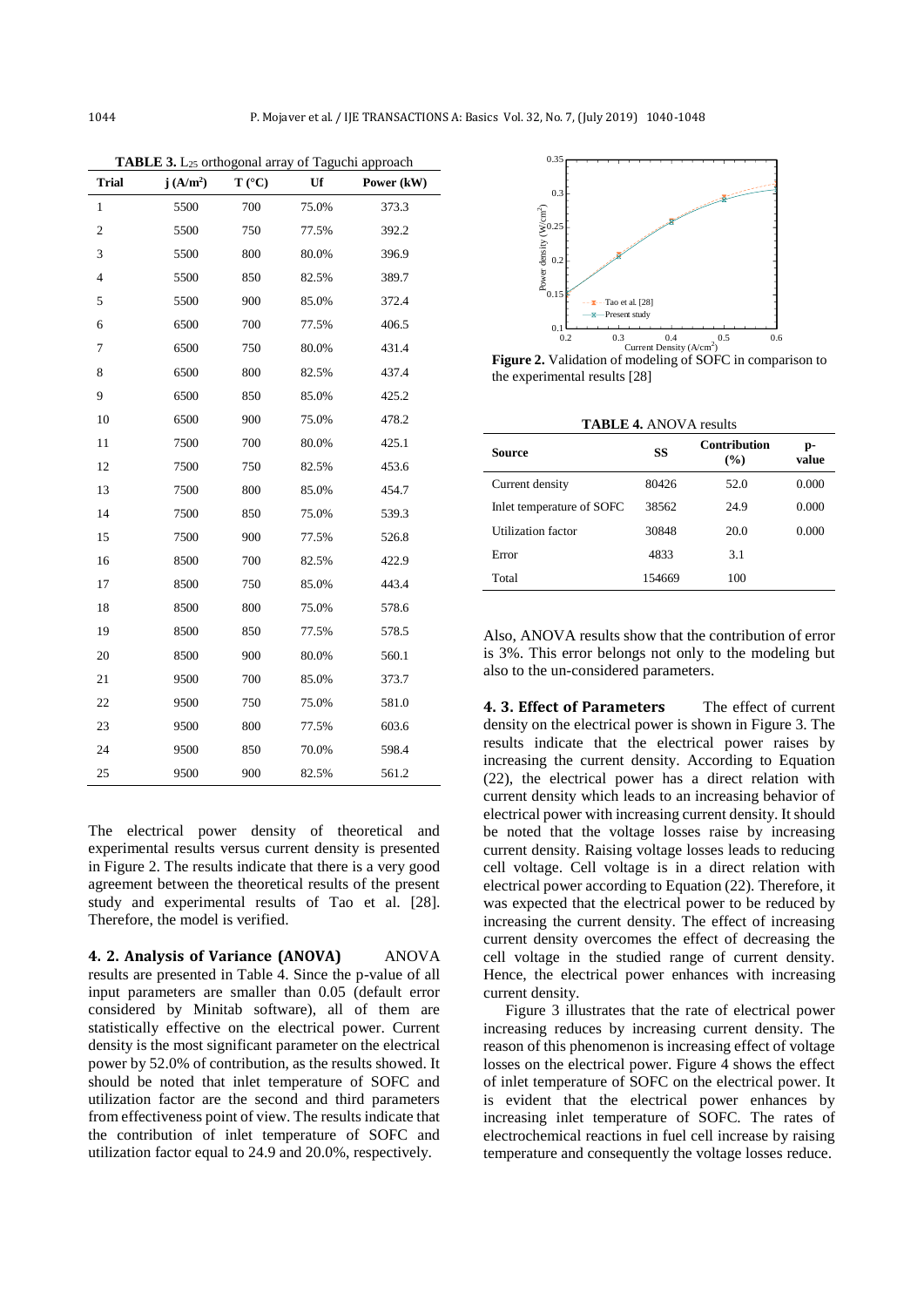

**Figure 3.** Effect of current density on the power

Decreasing voltage losses leads to increasing cell voltage. As mentioned previously, the electrical power improves by increasing cell voltage. The influence of utilization factor on the electrical power is presented in Figure 5. The electrical power reduces by increasing utilization factor, as the results shown.

**4. 4. S/N Analysis** S/N analysis is performed to optimize the output. These results are presented in Table 5. As mentioned previously, the level with highest S/N is the optimum level. Therefore, fifth level of current density, fourth level of inlet temperature of SOFC, and first level of utilization factor are the optimum condition.



**Figure 4.** Effect of inlet temperature of SOFC on the power



**Figure 5.** Effect of utilization factor on the power

| <b>TABLE 5.</b> Results of S/N analysis |                        |                                     |                              |
|-----------------------------------------|------------------------|-------------------------------------|------------------------------|
|                                         | <b>Factors</b>         |                                     |                              |
| Level                                   | <b>Current density</b> | <b>Inlet temperature</b><br>of SOFC | <b>Utilization</b><br>factor |
| 1                                       | 51.70                  | 52.03                               | 54.04                        |
| $\mathfrak{D}$                          | 52.77                  | 53.18                               | 53.87                        |
| 3                                       | 53.59                  | 53.76                               | 53.55                        |
| $\overline{4}$                          | 54.18                  | 53.96                               | 53.05                        |
| 5                                       | 54.57                  | 53.88                               | 52.31                        |
| Delta                                   | 2.87                   | 1.93                                | 1.73                         |
| Rank                                    |                        | $\overline{c}$                      | 3                            |

The electrical power at the optimum condition (i.e. current density of 9500  $A/m^2$ , inlet temperature of SOFC of 850 °C, and utilization factor of 75%) equals to 644.3 kW using theoretical model. One of the valuable tools of Taguchi approach is to predict the output at the desired condition. The electrical power is obtained 615.6 kW at the optimum state using prediction tool of Taguchi

It should be noted that the ranking of the input parameters from standpoint of significance is as following: current density, inlet temperature of SOFC, and utilization factor. It is noteworthy that the sequence of the ranking is in agreement with ANOVA results.

approach. This value has 4.5% error in comparison with

#### **5. CONCLUSIONS**

EES code.

Several researches have been performed in recent years on the solid oxide fuel cells as new technologies. In the present study, investigation and optimization of an SOFC system was performed using Taguchi approach. Firstly, the modeling of SOFC is carried out and validated in comparison with the experimental data. The main corresponding conclusions can be summarized as follows:

- The current density is the most significant parameter on the electrical power followed by the inlet temperature of SOFC and the utilization factor.
- All of considered parameters are statistically effective on the electrical power.
- The electrical power enhances by increasing the current density and the inlet temperature of SOFC whiles it reduces by raising the utilization factor.
- 9500 A/m<sup>2</sup> of current density, 850 °C of inlet temperature of SOFC, and 75% of utilization factor is the optimum condition in order to achieve the highest electrical power according to the signal to noise ratio (S/N) analysis.
- The electrical power is 644.3 kW using theoretical model at the optimum state whiles this value is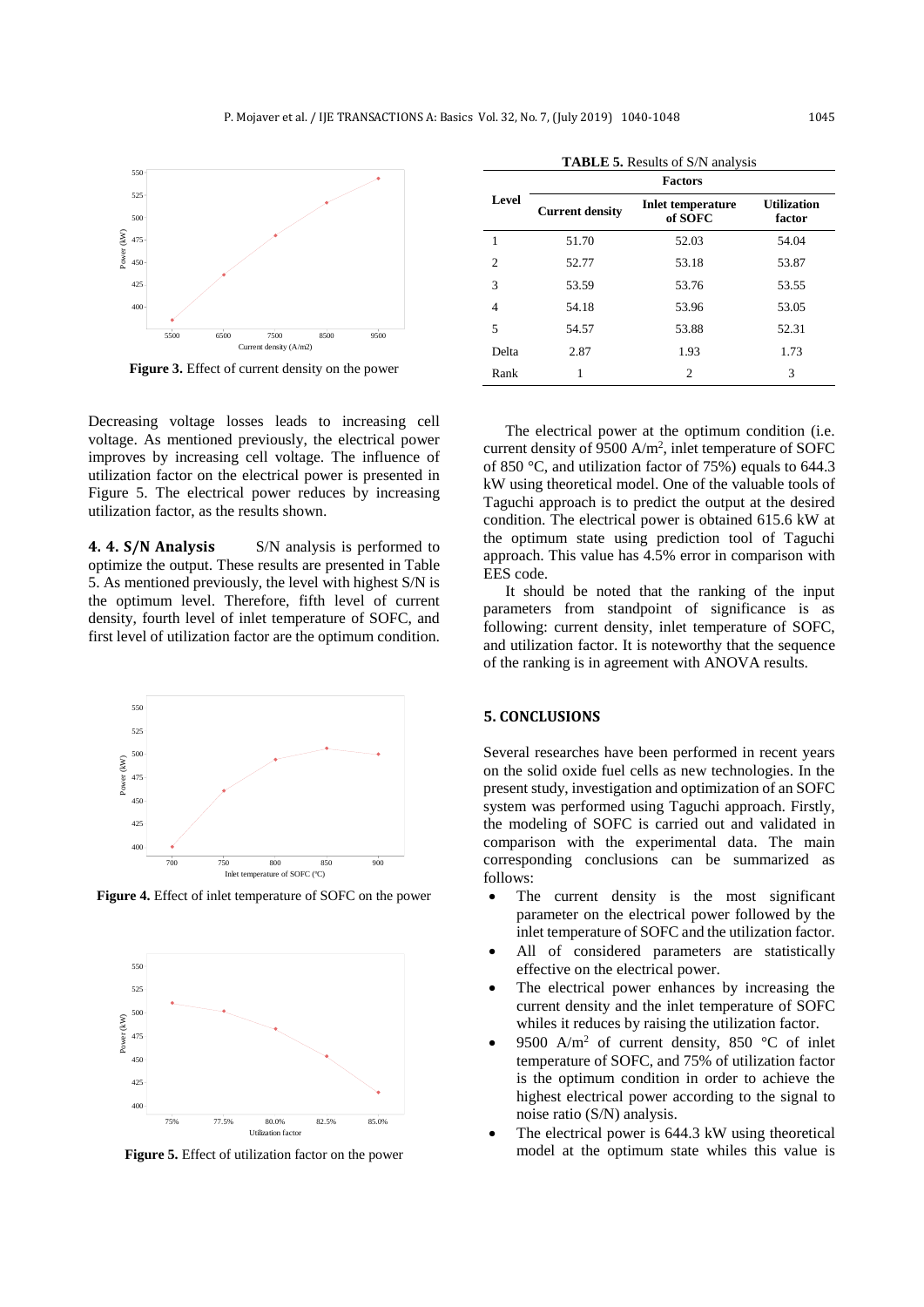615.6 kW using prediction tool of Taguchi approach. This prediction has a 4.5% error.

### **6. REFERENCES**

- 1. Carrette, L., Friedrich, K.A. and Stimming, U., "Fuel cells– fundamentals and applications". *Fuel Cells*, Vol. 1, No. 1, (2001), 5-39.
- 2. Afshari, E. and Mollayi Barzi, A., "Dynamic response analysis of the planar and tubular solid oxide fuel cells to the inlet air mass flow rate variation". *International Journal of Engineering, Transactions B: Applications*, Vol. 28, No. 5, (2015), 794-801.
- 3. Shokati, N., Ranjbar, F. and Mohammadkhani, F., "Comparison of single-stage and two-stage tubular sofc-gt hybrid cycles: energy and exergy viewpoints". *International Journal of Engineering, Transactions A: Basics*, Vol. 28, No. 4, (2015), 618-626.
- 4. Bove, R. and Ubertini, S. eds., "Modeling solid oxide fuel cells: methods, procedures and techniques". *Springer Science & Business Media*, (2008).
- 5. Wereszczak, A., Lara-Curzio, E. and Bansal, N.P. eds., "Advances in solid oxide fuel cells II (Vol. 308)". *John Wiley & Sons*, (2009).
- 6. Huang, K. and Goodenough, J.B., "Solid oxide fuel cell technology: principles, performance and operations". *Elsevier*, (2009).
- 7. Ebrahimi, M. and Moradpoor, I., "Combined solid oxide fuel cell, micro-gas turbine and organic Rankine cycle for power generation (SOFC–MGT–ORC)". *Energy Conversion and Management*, Vol. 116, (2016), 120-133.
- 8. Bang-Møller, C., Rokni, M. and Elmegaard, B., "Exergy analysis and optimization of a biomass gasification, solid oxide fuel cell and micro gas turbine hybrid system". *Energy*, Vol. 36, No. 8, (2011), 4740-4752.
- 9. Ozcan, H. and Dincer, I., "Performance evaluation of an SOFC based trigeneration system using various gaseous fuels from biomass gasification". *International Journal of Hydrogen Energy*, Vol. 40, No. 24, (2015), 7798-7807.
- 10. Subarmono, S., Saptoadi, H., Musabbikhah, M. and Arif Wibisono, M., "Modelling and optimisation of coconut shell drying and carbonisation using multi-response taguchi method with multi-response signal-to-noise procedure". *International Journal of Engineering, Transactions C: Aspects*, Vol. 31, No. 3, (2018), 464-472.
- 11. Khalkhali, A. and Daghighi, S., "Optimum design of a coir fiber biocomposite tube reinforced with nano silica and nano clay powder". *International Journal of Engineering, Transactions C: Aspects*, Vol. 30, No. 12, (2017), 1894-1902.
- 12. Janani, M., Prakash, D., Harini, E. and Harish, T., "Enhancement of heat transfer over a double forward facing step with square obstacle through taguchi's optimization technique". obstacle through taguchi's optimization *International Journal of Engineering, Transactions B: Applications*, Vol. 30, No. 8, (2017), 1253-1259.
- 13. Bharat, K.S., Mukund, S.A. and Ramrao, T.B., "Analysis and optimization of diesel engine working on biodiesel using taguchi method". *International Journal of Current Trends in Science and Technology*, Vol. 8, No. 1, (2018), 72-75.
- 14. Chen, W.H., Huang, S.R. and Lin, Y.L., "Performance analysis and optimum operation of a thermoelectric generator by Taguchi method". *Applied Energy*, Vol. 158, (2015), 44-54.
- 15. Balki, M.K., Sayin, C. and Sarıkaya, M., "Optimization of the operating parameters based on Taguchi method in an SI engine

used pure gasoline, ethanol and methanol". *Fuel*, Vol. 180,  $(2016)$ , 630-637.

- 16. Pandey, N., Murugesan, K. and Thomas, H.R., "Optimization of ground heat exchangers for space heating and cooling applications using Taguchi method and utility concept". *Applied Energy*, Vol. 190, (2017), 421-438.
- 17. Chan, S.H., Ho, H.K. and Tian, Y., "Modelling of simple hybrid solid oxide fuel cell and gas turbine power plant". *Journal of Power Sources*, Vol. 109, No. 1, (2002), 111-120.
- 18. Ranjbar, F., Chitsaz, A., Mahmoudi, S.M.S., Khalilarya, S. and Rosen, M.A., "Energy and exergy assessments of a novel trigeneration system based on a solid oxide fuel cell". *Energy Conversion and Management*, Vol. 87, (2014), 318-327.
- 19. Kim, J.W., Virkar, A.V., Fung, K.Z., Mehta, K. and Singhal, S.C., "Polarization effects in intermediate temperature, anode‐ supported solid oxide fuel cells". *Journal of the Electrochemical Society*, Vol. 146, No. 1, (1999), 69-78.
- 20. Colpan, C.O., Hamdullahpur, F., Dincer, I. and Yoo, Y., "Effect of gasification agent on the performance of solid oxide fuel cell and biomass gasification systems". *International Journal of Hydrogen Energy*, Vol. 35, No. 10, (2010), 5001-5009.
- 21. Campanari, S. and Iora, P., "Definition and sensitivity analysis of a finite volume SOFC model for a tubular cell geometry". *Journal of Power Sources*, Vol. 132, No. 1, (2004), 113-126.
- 22. Chan, S.H., Low, C.F. and Ding, O.L., "Energy and exergy analysis of simple solid-oxide fuel-cell power systems". *Journal of Power Sources*, Vol. 103, No. 2, (2002), 188-200.
- 23. Akkaya, A.V., "Electrochemical model for performance analysis of a tubular SOFC". *International Journal of Energy Research*, Vol. 31, No. 1, (2007), 79-98.
- 24. Chan, S.H., Khor, K.A. and Xia, Z.T., "A complete polarization model of a solid oxide fuel cell and its sensitivity to the change of cell component thickness". *Journal of Power Sources*, Vol. 93, No. 1, (2001), 130-140.
- 25. Kumar, R.S., Sureshkumar, K. and Velraj, R., "Optimization of biodiesel production from Manilkara zapota (L.) seed oil using Taguchi method". *Fuel*, Vol. 140, (2015), 90-96.
- 26. Kıvak, T., "Optimization of surface roughness and flank wear using the Taguchi method in milling of Hadfield steel with PVD and CVD coated inserts". *Measurement*, Vol. 50, (2014), 19-28.
- 27. Selvaraj, D.P., Chandramohan, P. and Mohanraj, M., "Optimization of surface roughness, cutting force and tool wear of nitrogen alloyed duplex stainless steel in a dry turning process using Taguchi method". *Measurement*, Vol. 49, (2014), 205- 215.
- 28. Tao, G., Armstrong, T. and Virkar, A., "Intermediate temperature solid oxide fuel cell (IT-SOFC) research and development activities at MSRI". In Nineteenth annual ACERC&ICES Conference, Utah, (2005).
- 29. Carrette, L., Friedrich, K.A. and Stimming, U., "Fuel cells– fundamentals and applications". *Fuel Cells*, Vol. 1, No. 1, (2001), 5-39.
- 30. Afshari, E. and Mollayi Barzi, A., "Dynamic response analysis of the planar and tubular solid oxide fuel cells to the inlet air mass flow rate variation". *International Journal of Engineering, Transactions B: Applications*, Vol. 28, No. 5, (2015), 794-801.
- 31. Shokati, N., Ranjbar, F. and Mohammadkhani, F., "Comparison of single-stage and two-stage tubular sofc-gt hybrid cycles: energy and exergy viewpoints". *International Journal of Engineering, Transactions A: Basics*, Vol. 28, No. 4, (2015), 618-626.
- 32. Bove, R. and Ubertini, S. eds., "Modeling solid oxide fuel cells: methods, procedures and techniques". *Springer Science & Business Media*, (2008).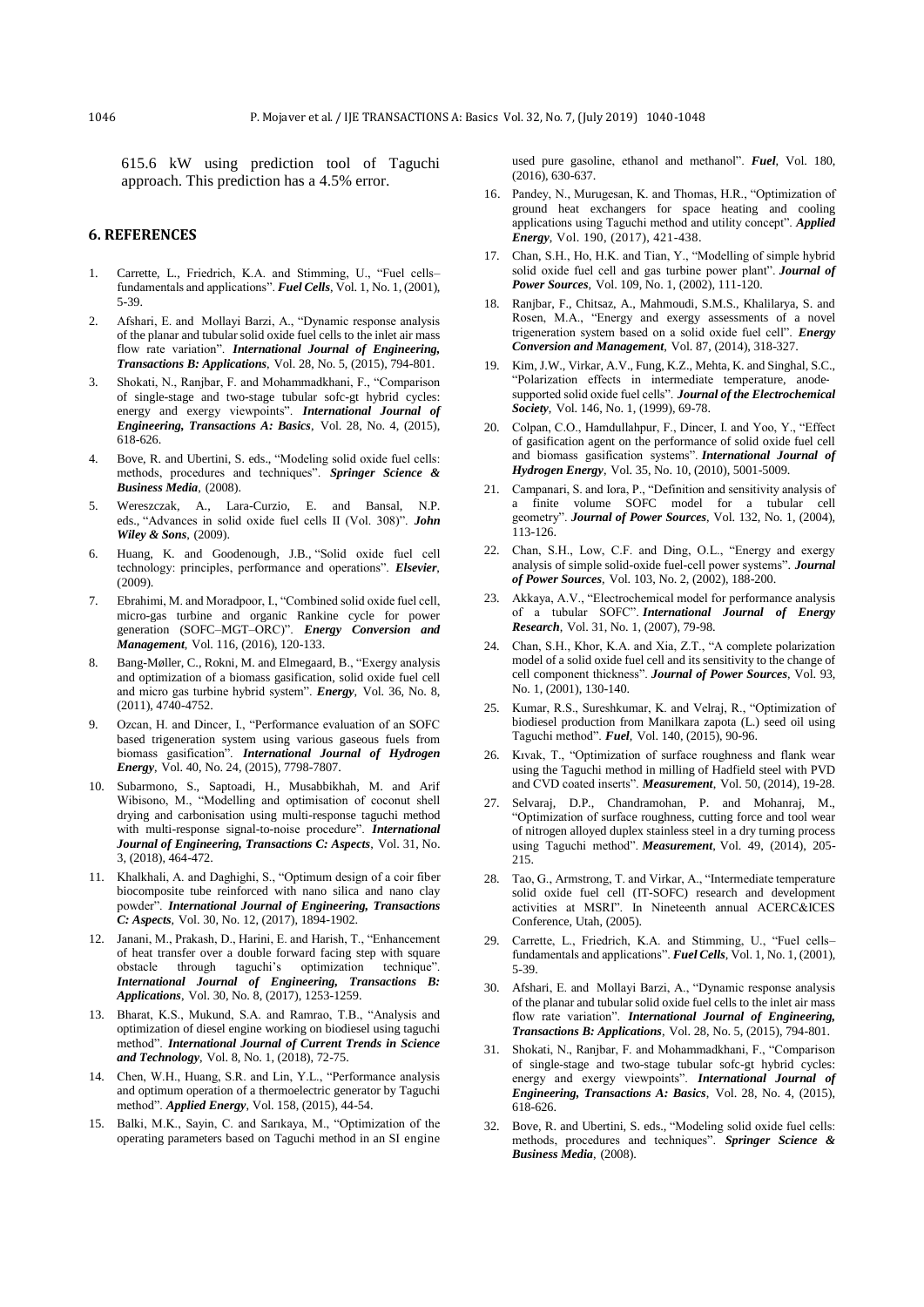- 33. Wereszczak, A., Lara-Curzio, E. and Bansal, N.P. eds., "Advances in solid oxide fuel cells II (Vol. 308)". *John Wiley & Sons*, (2009).
- 34. Huang, K. and Goodenough, J.B., "Solid oxide fuel cell technology: principles, performance and operations". *Elsevier*, (2009).
- 35. Ebrahimi, M. and Moradpoor, I., "Combined solid oxide fuel cell, micro-gas turbine and organic Rankine cycle for power generation (SOFC–MGT–ORC)". *Energy Conversion and Management*, Vol. 116, (2016), 120-133.
- 36. Bang-Møller, C., Rokni, M. and Elmegaard, B., "Exergy analysis and optimization of a biomass gasification, solid oxide fuel cell and micro gas turbine hybrid system". *Energy*, Vol. 36, No. 8, (2011), 4740-4752.
- 37. Ozcan, H. and Dincer, I., "Performance evaluation of an SOFC based trigeneration system using various gaseous fuels from biomass gasification". *International Journal of Hydrogen Energy*, Vol. 40, No. 24, (2015), 7798-7807.
- 38. Subarmono, S., Saptoadi, H., Musabbikhah, M. and Arif Wibisono, M., "Modelling and optimisation of coconut shell drying and carbonisation using multi-response taguchi method with multi-response signal-to-noise procedure". *International Journal of Engineering, Transactions C: Aspects*, Vol. 31, No. 3, (2018), 464-472.
- 39. Khalkhali, A. and Daghighi, S., "Optimum design of a coir fiber biocomposite tube reinforced with nano silica and nano clay powder". *International Journal of Engineering, Transactions C: Aspects*, Vol. 30, No. 12, (2017), 1894-1902.
- 40. Janani, M., Prakash, D., Harini, E. and Harish, T., "Enhancement of heat transfer over a double forward facing step with square obstacle through taguchi's optimization technique". *International Journal of Engineering, Transactions B: Applications*, Vol. 30, No. 8, (2017), 1253-1259.
- 41. Bharat, K.S., Mukund, S.A. and Ramrao, T.B., "Analysis and optimization of diesel engine working on biodiesel using taguchi method". *International Journal of Current Trends in Science and Technology*, Vol. 8, No. 1, (2018), 72-75.
- 42. Chen, W.H., Huang, S.R. and Lin, Y.L., "Performance analysis and optimum operation of a thermoelectric generator by Taguchi method". *Applied Energy*, Vol. 158, (2015), 44-54.
- 43. Balki, M.K., Sayin, C. and Sarıkaya, M., "Optimization of the operating parameters based on Taguchi method in an SI engine used pure gasoline, ethanol and methanol". *Fuel*, Vol. 180, (2016), 630-637.
- 44. Pandey, N., Murugesan, K. and Thomas, H.R., "Optimization of ground heat exchangers for space heating and cooling applications using Taguchi method and utility concept". *Applied Energy*, Vol. 190, (2017), 421-438.
- 45. Chan, S.H., Ho, H.K. and Tian, Y., "Modelling of simple hybrid solid oxide fuel cell and gas turbine power plant". *Journal of Power Sources*, Vol. 109, No. 1, (2002), 111-120.
- 46. Ranjbar, F., Chitsaz, A., Mahmoudi, S.M.S., Khalilarya, S. and Rosen, M.A., "Energy and exergy assessments of a novel trigeneration system based on a solid oxide fuel cell". *Energy Conversion and Management*, Vol. 87, (2014), 318-327.
- 47. Kim, J.W., Virkar, A.V., Fung, K.Z., Mehta, K. and Singhal, S.C., "Polarization effects in intermediate temperature, anode‐ supported solid oxide fuel cells". *Journal of the Electrochemical Society*, Vol. 146, No. 1, (1999), 69-78.
- 48. Colpan, C.O., Hamdullahpur, F., Dincer, I. and Yoo, Y., "Effect of gasification agent on the performance of solid oxide fuel cell and biomass gasification systems". *International Journal of Hydrogen Energy*, Vol. 35, No. 10, (2010), 5001-5009.
- 49. Campanari, S. and Iora, P., "Definition and sensitivity analysis of a finite volume SOFC model for a tubular cell geometry". *Journal of Power Sources*, Vol. 132, No. 1, (2004), 113-126.
- 50. Chan, S.H., Low, C.F. and Ding, O.L., "Energy and exergy analysis of simple solid-oxide fuel-cell power systems". *Journal of Power Sources*, Vol. 103, No. 2, (2002), 188-200.
- 51. Akkaya, A.V., "Electrochemical model for performance analysis of a tubular SOFC". *International Journal of Energy Research*, Vol. 31, No. 1, (2007), 79-98.
- 52. Chan, S.H., Khor, K.A. and Xia, Z.T., "A complete polarization model of a solid oxide fuel cell and its sensitivity to the change of cell component thickness". *Journal of Power Sources*, Vol. 93, No. 1, (2001), 130-140.
- 53. Kumar, R.S., Sureshkumar, K. and Velraj, R., "Optimization of biodiesel production from Manilkara zapota (L.) seed oil using Taguchi method". *Fuel*, Vol. 140, (2015), 90-96.
- 54. Kıvak, T., "Optimization of surface roughness and flank wear using the Taguchi method in milling of Hadfield steel with PVD and CVD coated inserts". *Measurement*, Vol. 50, (2014), 19-28.
- 55. Selvaraj, D.P., Chandramohan, P. and Mohanraj, M., "Optimization of surface roughness, cutting force and tool wear of nitrogen alloyed duplex stainless steel in a dry turning process using Taguchi method". *Measurement*, Vol. 49, (2014), 205- 215.
- 56. Tao, G., Armstrong, T. and Virkar, A., "Intermediate temperature solid oxide fuel cell (IT-SOFC) research and development activities at MSRI". In Nineteenth annual ACERC&ICES Conference, Utah, (2005).